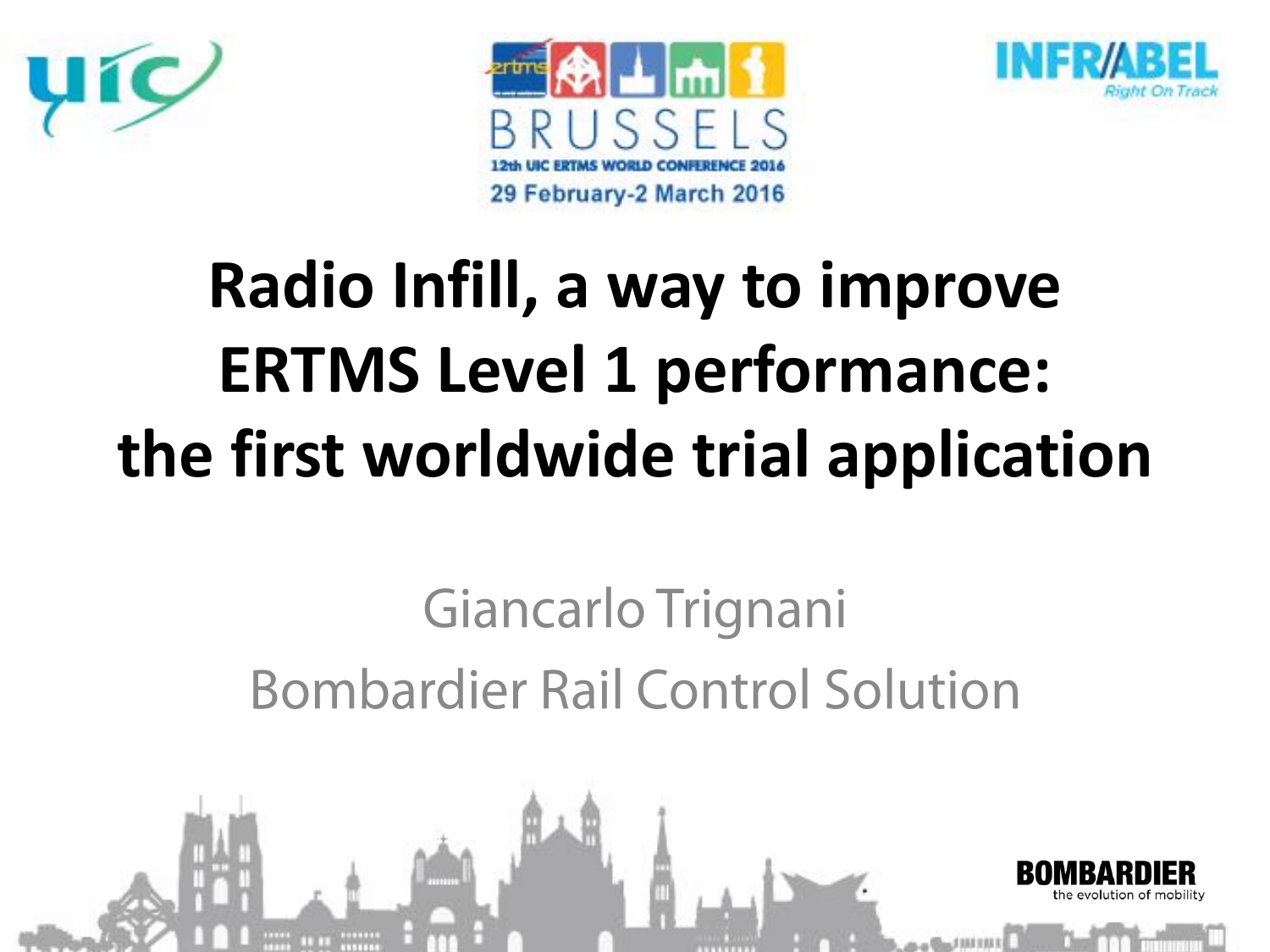#### ERTMS / ETCS L1 + Radio Infill

- The **Radio Infill Subsystem**<br>provides to the train signalling<br>information in advance as regard provides to the train signalling information **in advance** as regard to the next main signal in the train running direction
- The ETCS on board system will be able to show **new information** to the driver as soon as they are available and even at standstill, allowing to start again or to release the brake curve if the main signal in the train running direction becomes more permissive



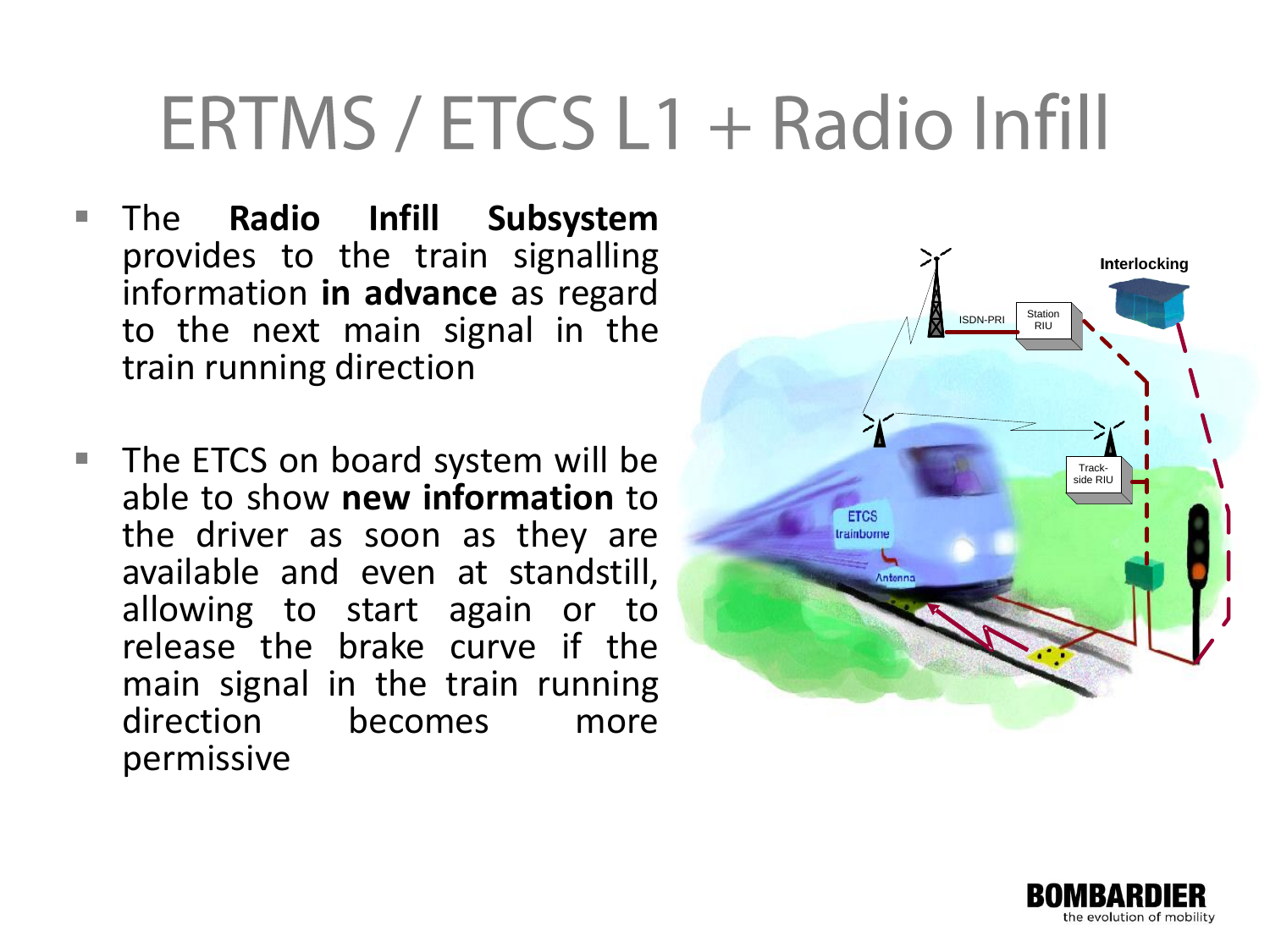## The advantages of Radio infill

- Full reuse of the existing ERTMS / ETCS L1 equipments in case of line upgrades
- $\blacksquare$  It guarantees to ETCS trains the continuity of the infill messages sent while passing from a signal to the next one
- Enhancement of permitted speed (ceiling speed)
- $\blacksquare$  Refresh of section timer
- Increase safety for Level Crossing
- Release speed =  $0$  at entry signal
- **Increased exploitation of the existing GSM-R network coverage** (enhanced payback of investment and of radio channels availability)
- Better performance compared with ERTMS / ETCS L1 with other Infill device
- Lower cost compared with ERTMS L2

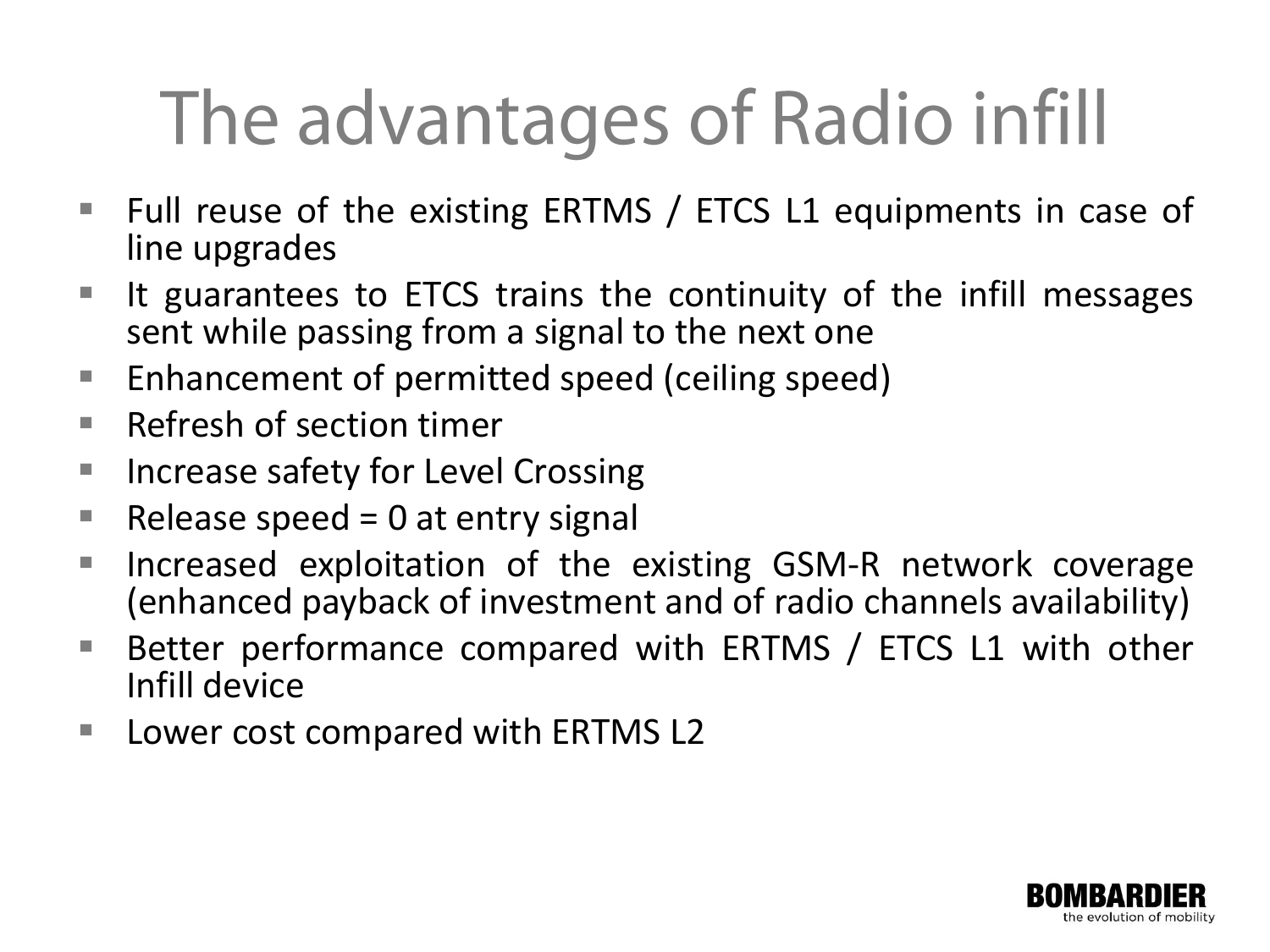#### Increased capacity



ETCS application configuration

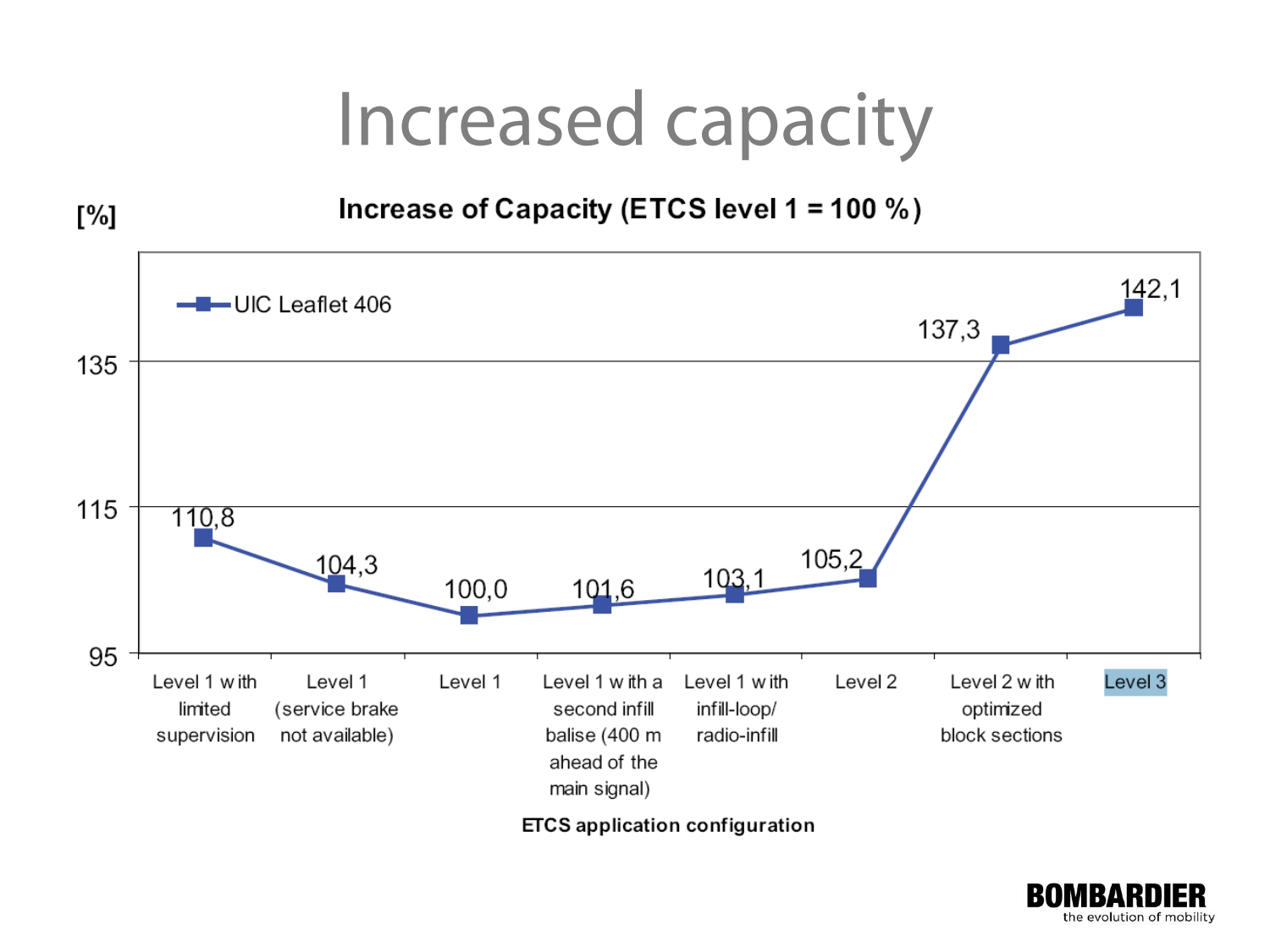### Domodossola-Novara Project

- Italy is involved on 3 prioritized European Corridors:
	- Corridor A: Rotterdam Genoa
	- Corridor B: Stockholm Naples
	- Corridor C: Valencia Budapest
- RFI (Italian Infrastructure Manager) migration strategy for European Corridors:
	- ERTMS L2: HS / HC and primary traditional lines
	- **ERTMS L1 + Radio Infill: secondary lines**

**The Domodossola – Novara line is part of European Corridor A and will be the first worldwide trial application for Radio Infill** 

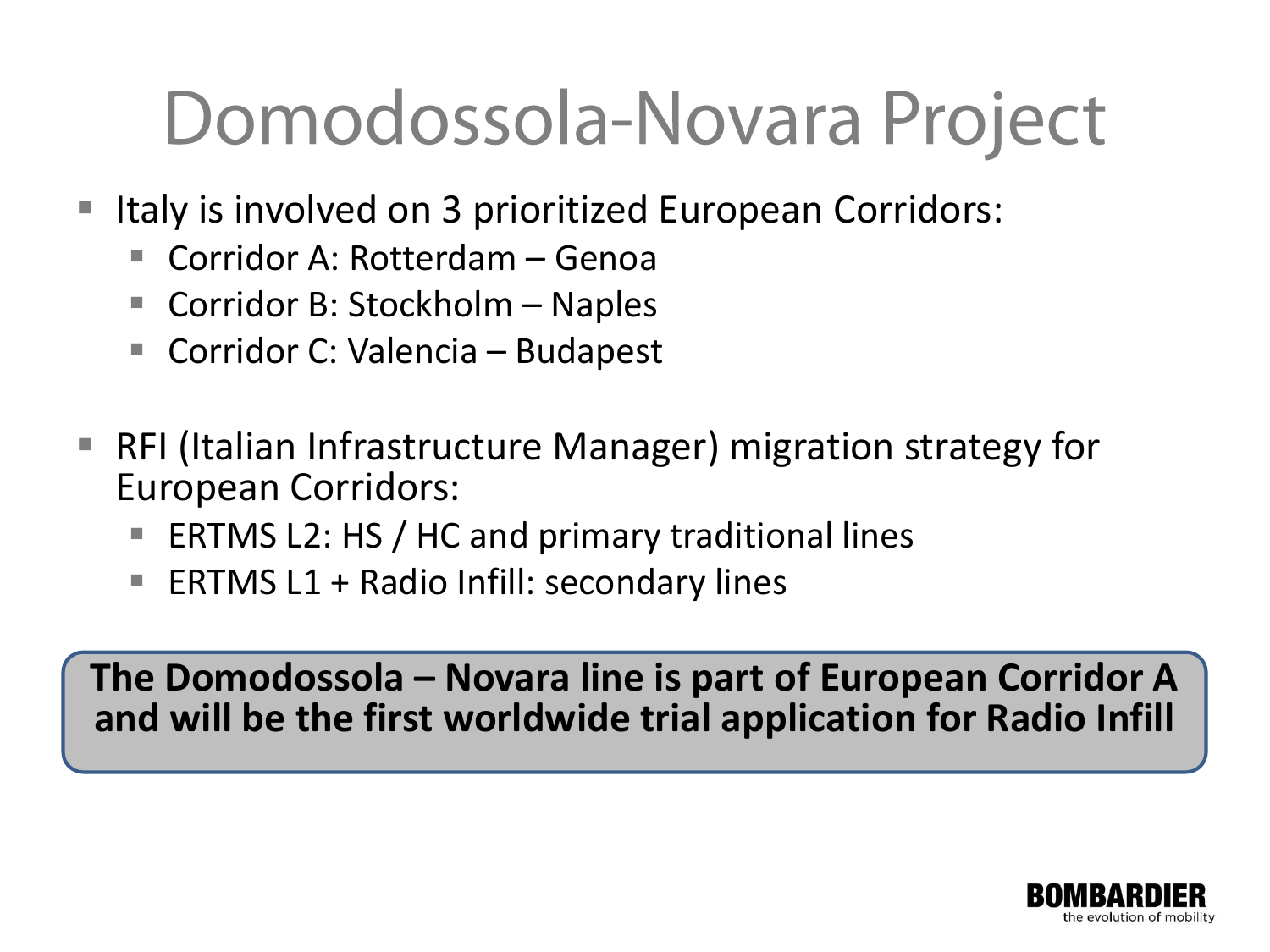## **Trial Project Data**

- 84 Km single track railway line
- $\blacksquare$  15 stations
- 60 Level Crossings
- Maximum speed 130 Km/h
- Domodossola station cross border Italy / Switzerland
- Part of ERTMS European Development Plan



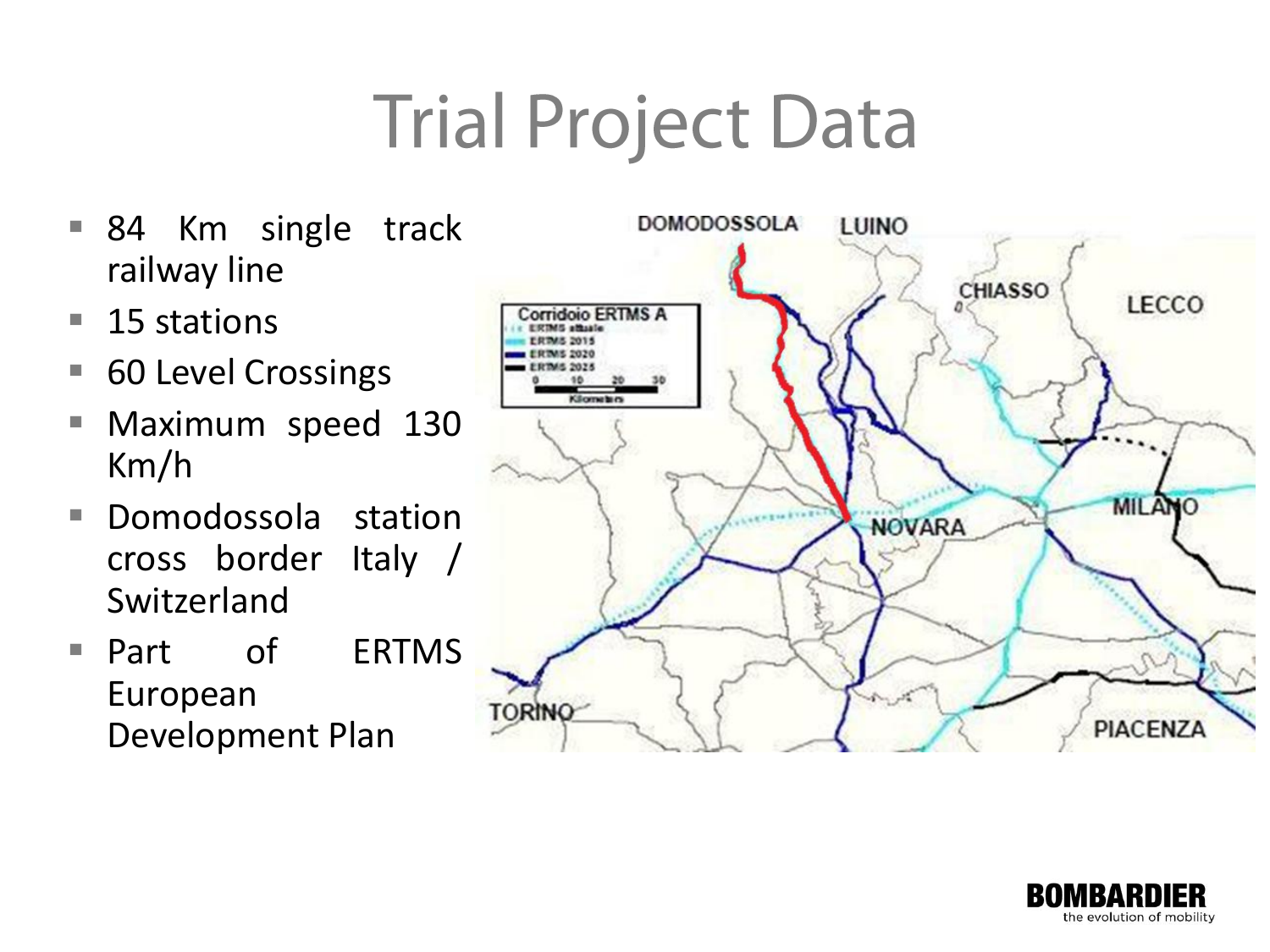## **Trial Project Scope**

- Upgrade SCMT (Italian Legacy system) to ERTMS / ETCS L1 + Radio Infill compliant to BL3 specifications
- Develop, homologate and EC certificate the related wayside products
- Test the feasibility to manage the European corridor interoperability and the SCMT equipped trains for national railway traffic at the same time



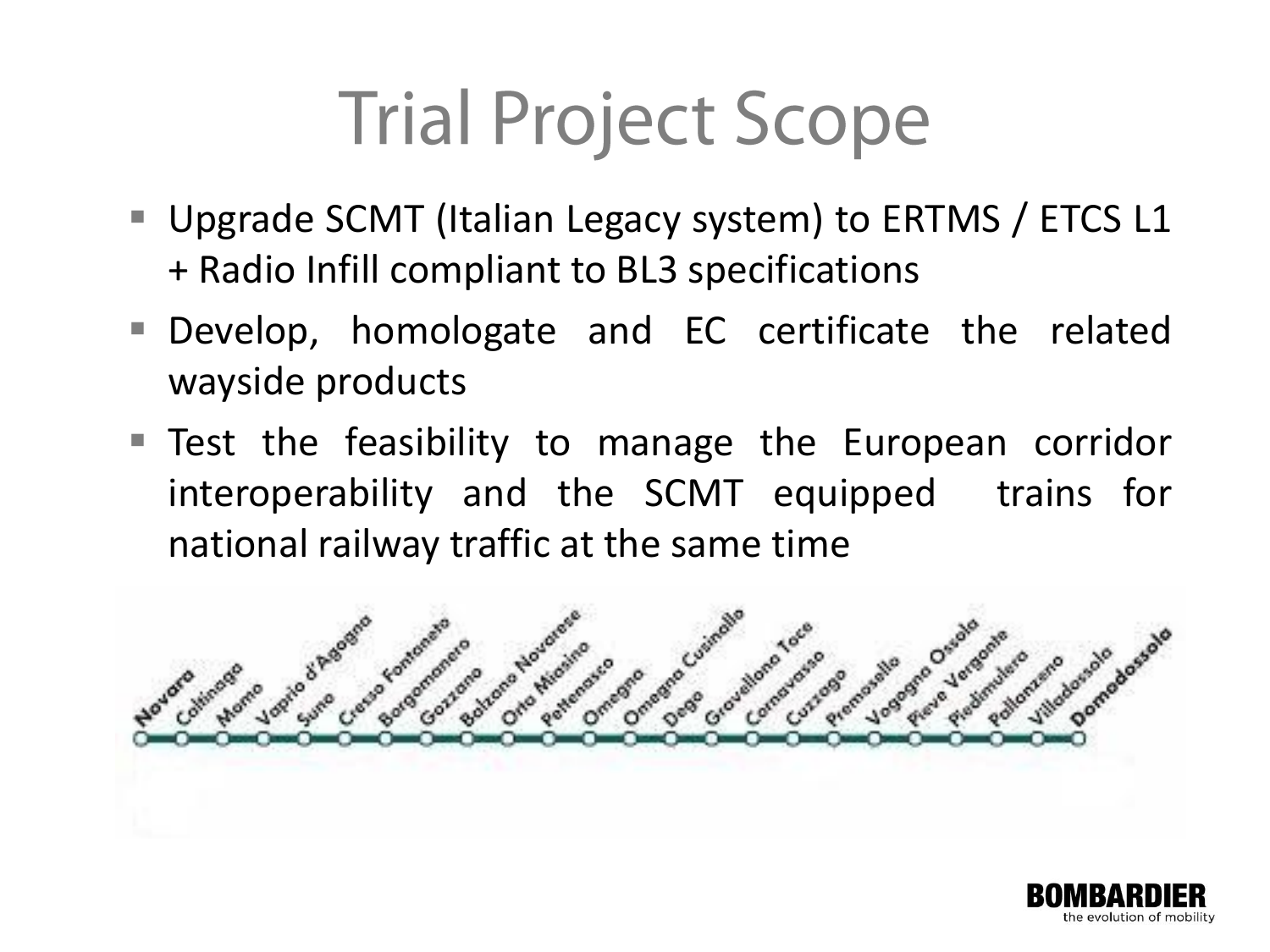#### **Why BaseLine3**

- Usage of train category data and functions
- New Braking curve flexibility
- Usage of the Limited Supervision almost the same protection of ERTMS / ETCS L1 system
- Possibility to use Radio Infill with CR742 (double radio on board system)
- $\blacksquare$  Pilot line to test the new specifications in Italy
- **Possibility to apply for EU funding**
- **Permitted braking distance for managing the application of** ERTMS / ETCS L1 on conventional line

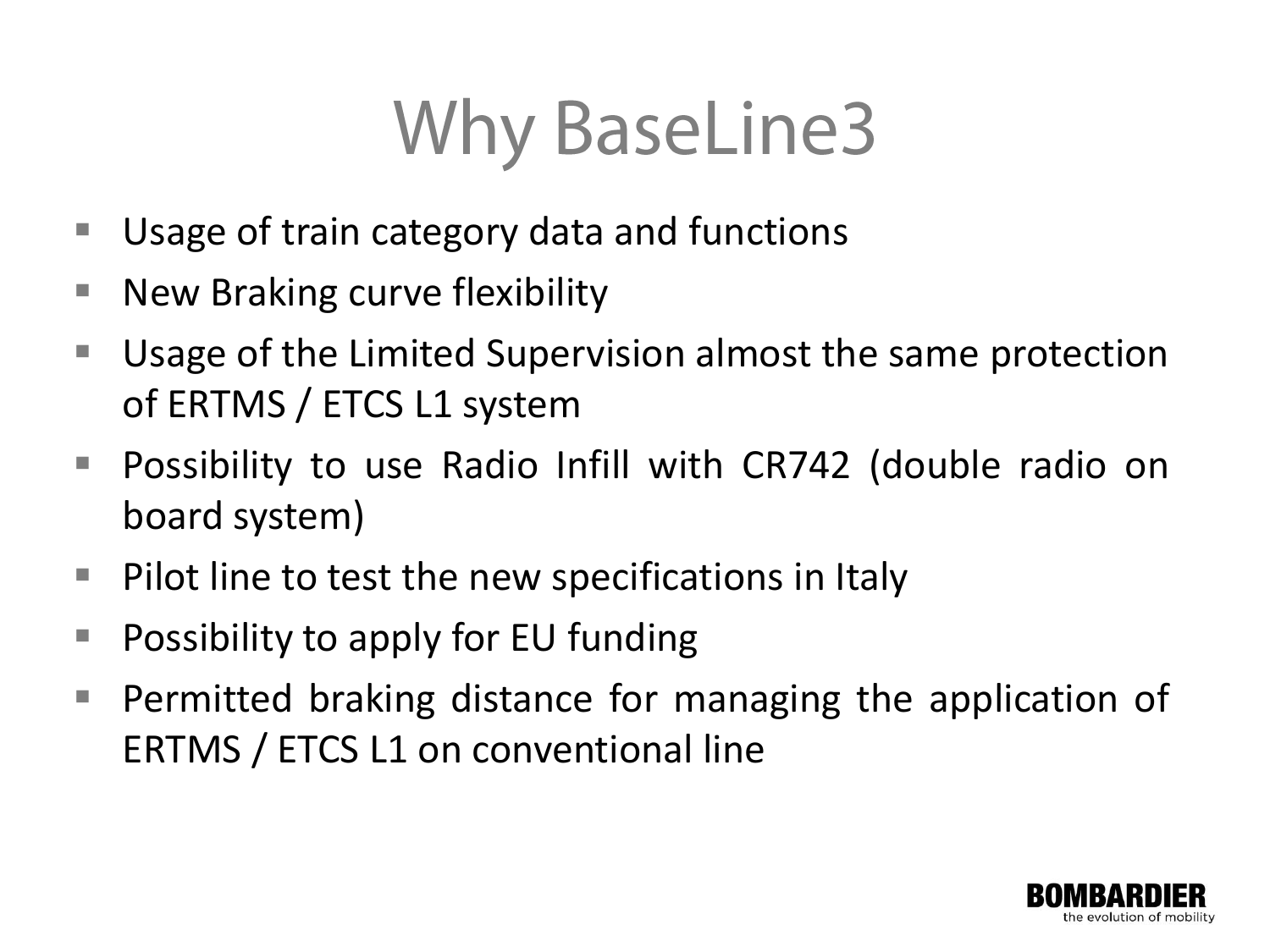## **Existing technology**

#### Other suppliers: Bombardier

- 
- Axle Counter in line LEU\_IT
- Track Circuit in station
- Relay Level Crossing

- Relay interlocking The Controlled and fixed balises





**Controlled and Fixed Eurobalises**

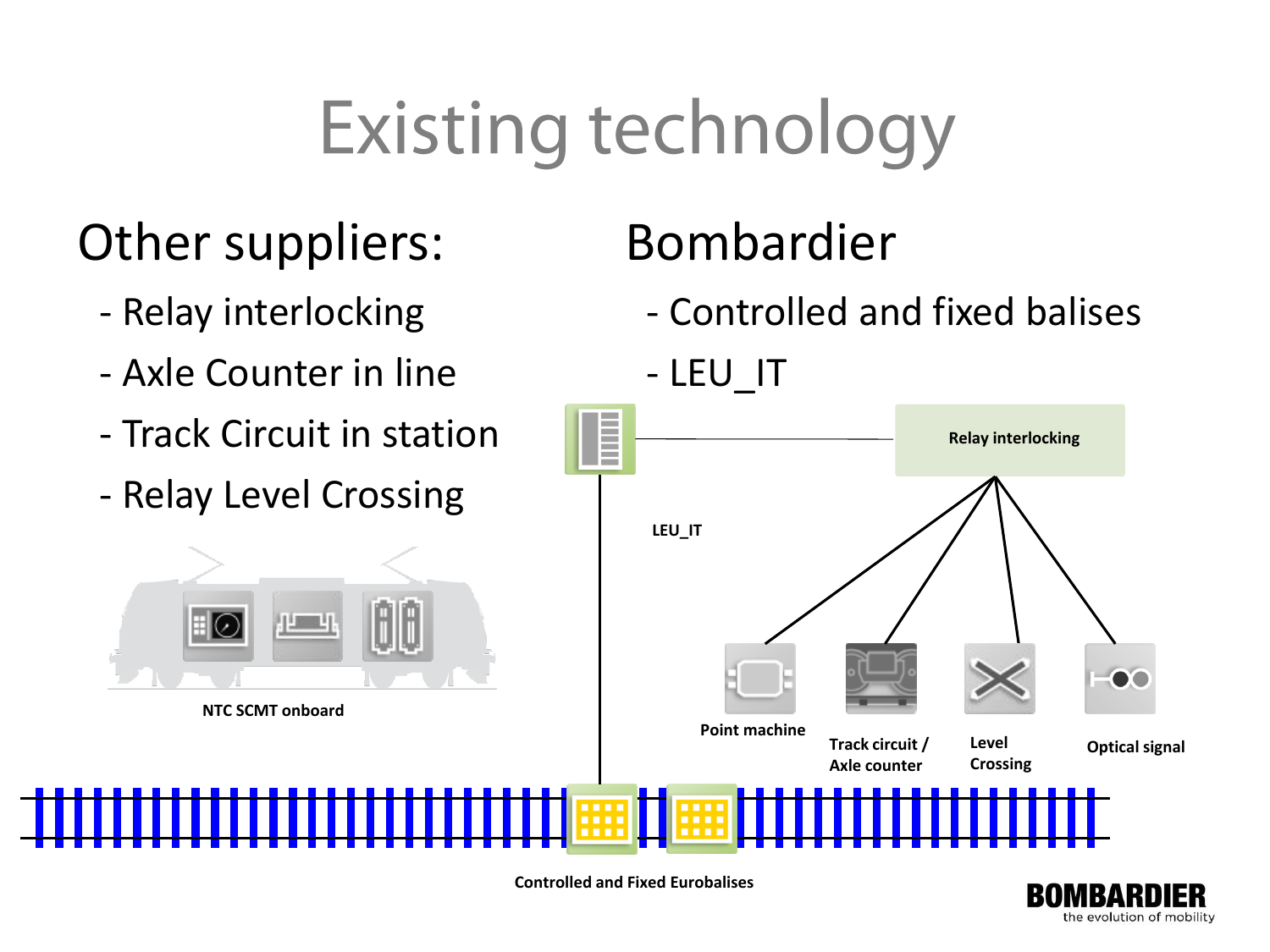#### Project status

| <b>Activity</b>                                        | <b>Product/System</b>                                                                    | <b>Date</b> |
|--------------------------------------------------------|------------------------------------------------------------------------------------------|-------------|
| Test on lab                                            | SMR, Product test environment                                                            | Ongoing     |
| Test on lab                                            | Radio Infill Unit, Onboard<br>simulator, ERTMS L1 tools, System<br>test environment, SDM | Ongoing     |
| Installation and Test &<br>Commissioning               | <b>SCMT</b>                                                                              | 05/2016     |
| 1° segment<br>installation and Test &<br>Commissioning | ERTMS / ETCS L1+Radio Infill                                                             | 07/2016     |
| 2° segment<br>installation and Test &<br>Commissioning | ERTMS / ETCS L1+Radio Infill                                                             | 03/2017     |
| Tests on site                                          | Onboard                                                                                  | 09/2016     |

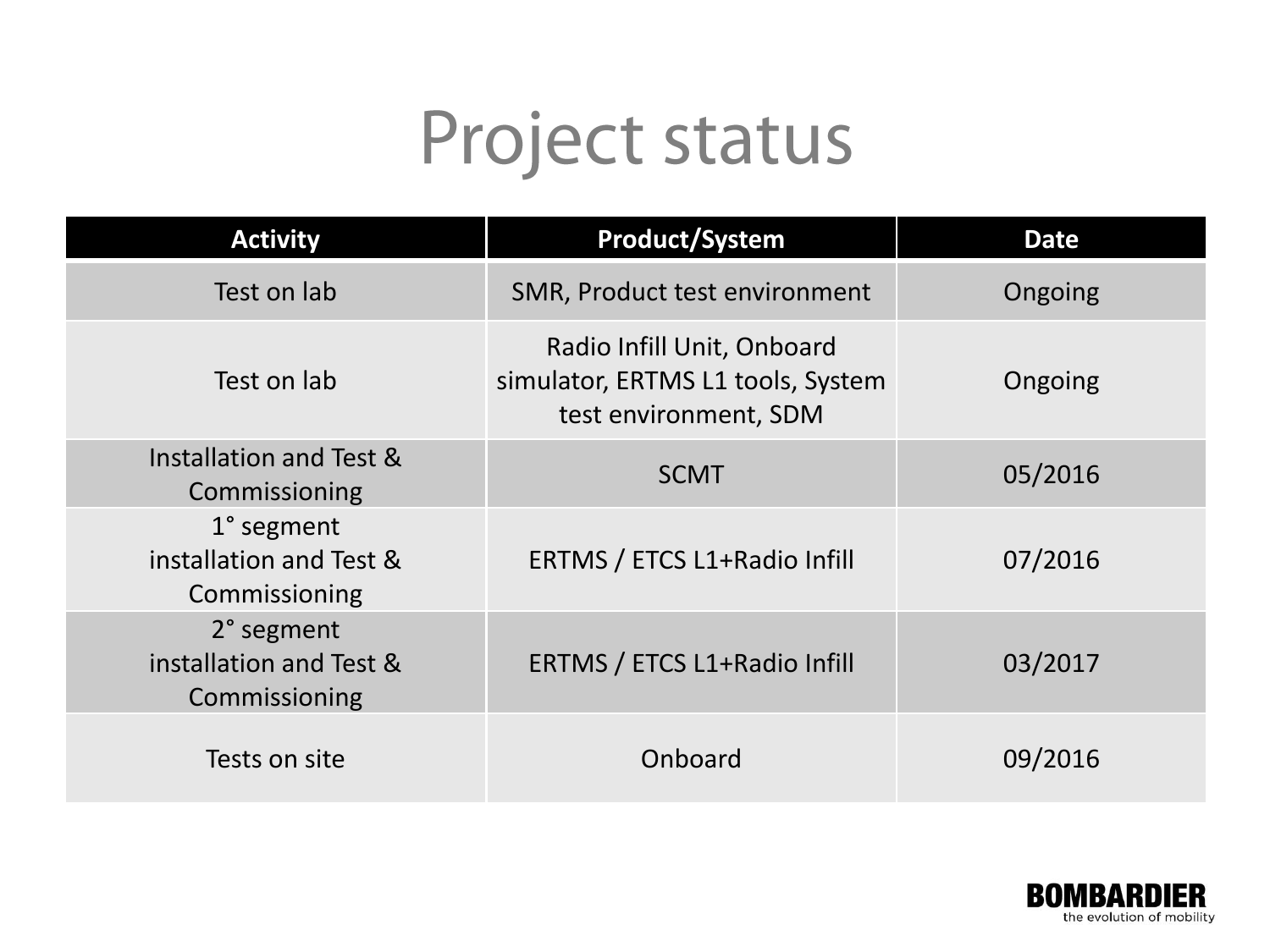#### Conclusions

The Domodossola – Novara project, being the first worldwide trial of the Radio Infill solution, implementations is fully demonstrating its effectiveness

The ERTMS / ETCS L1 + Radio Infill solution is a simpler and cheaper solution to increase the capacity of already equipped ERTMS / ETCS L1 networks, avoiding the substitution of the equipment in use and maximizing the usage of the GSM-R network actual coverage

#### **Thank You for your attention!!**